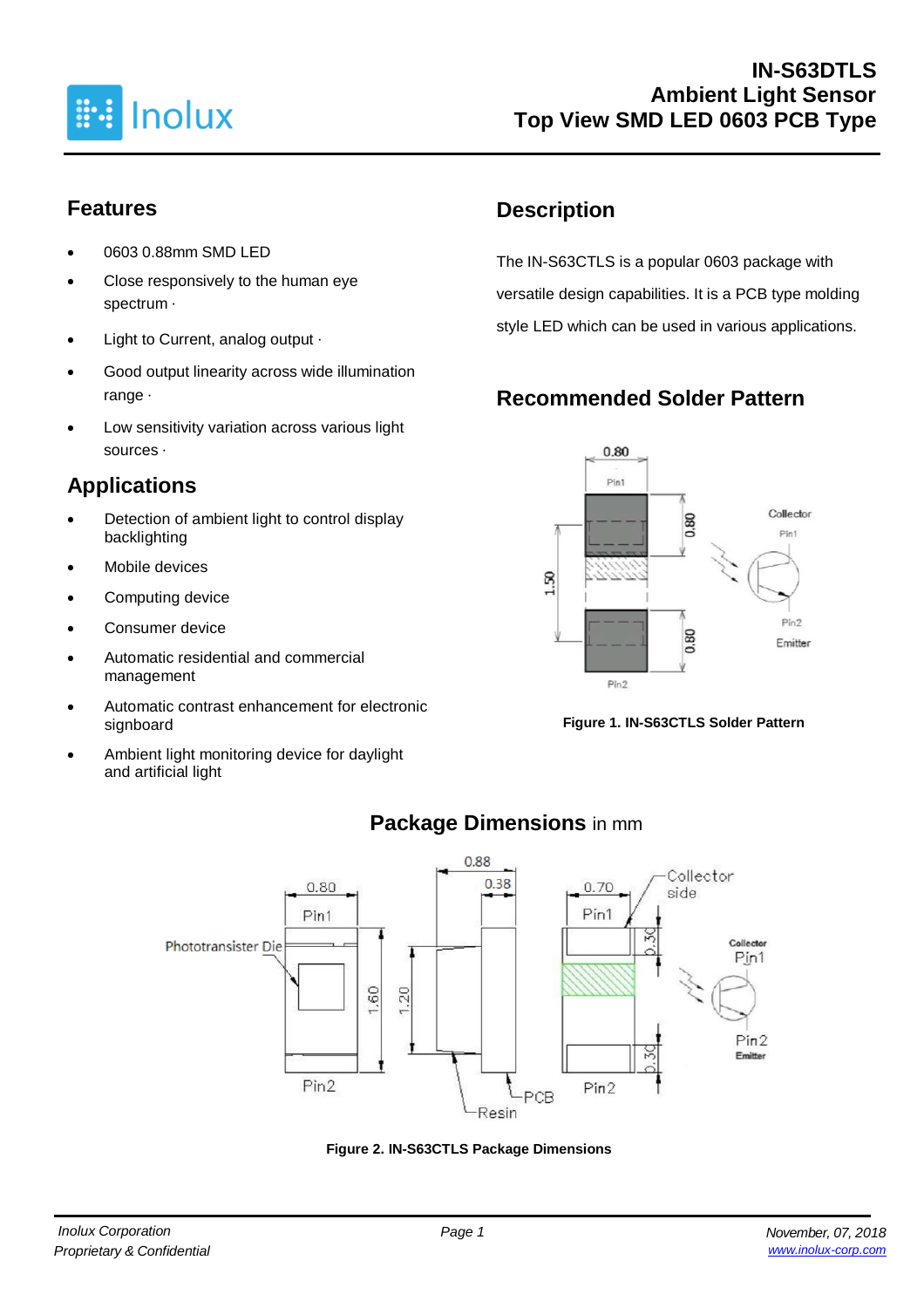

## **Converting Photocurrent to Voltage**



### **Notes:**

- 1. The output voltage (Vout) is the product of photocurrent (IPH) and loading resistor (RL)
- 2. A right loading resistor shall be chosen to meet the requirement of maximum ambient light,

and output saturation voltage:

Vout(max.) = IPH(max.)  $\times$  RL  $\leq$  Vout(saturation) = Vcc - 0.4V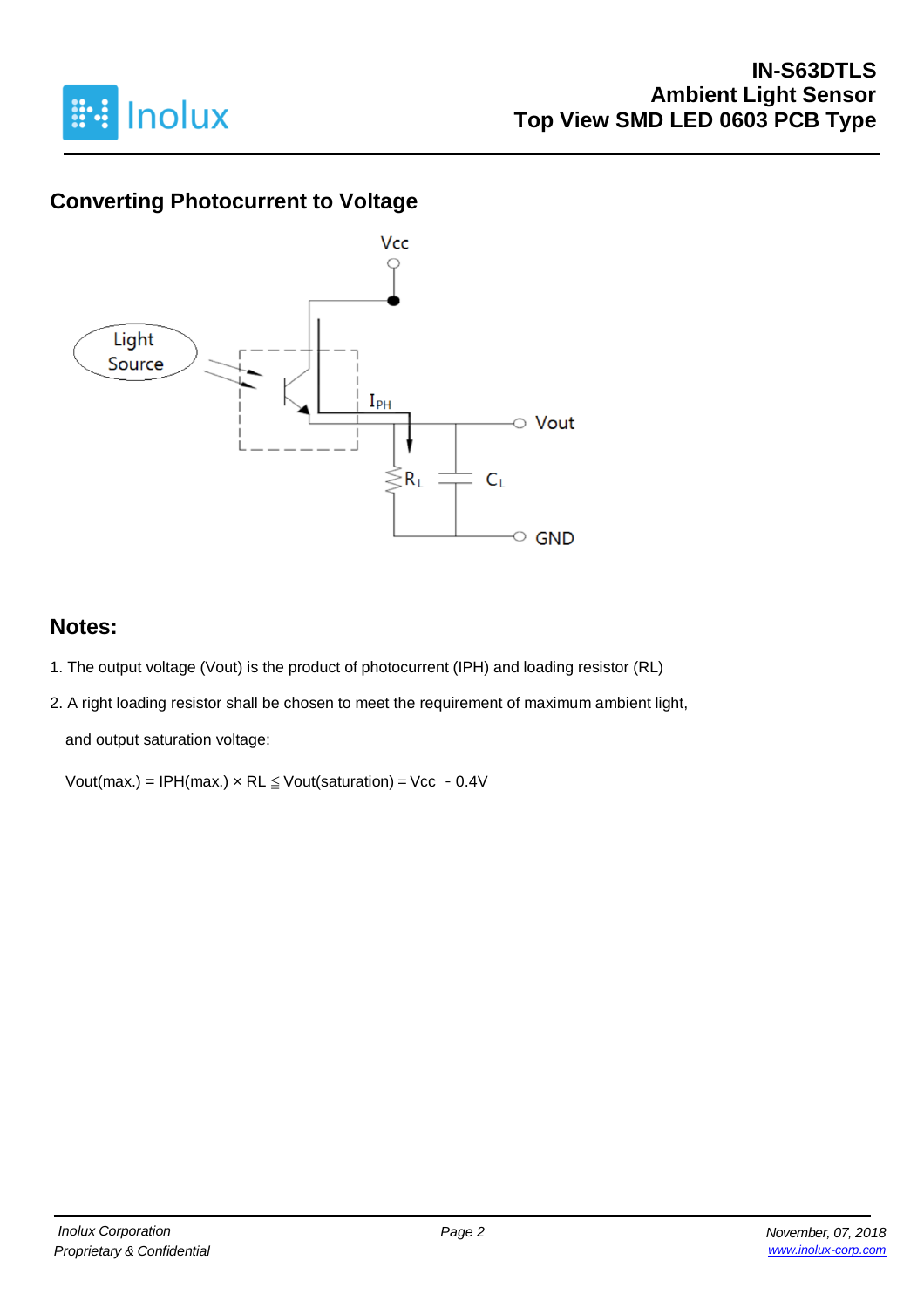

## **Absolute Maximum Rating at 25<sup>o</sup>C**

| <b>Symbol</b> | <b>Parameters</b>                   | <b>Ratings</b> | <b>Units</b> | <b>Notes</b> |
|---------------|-------------------------------------|----------------|--------------|--------------|
| <b>BVCEO</b>  | Collector-Emitter Breakdown Voltage | 60             | V            |              |
| <b>BVECO</b>  | Emitter-Collector Breakdown Voltage | 4              | V            | 2            |
| Topr          | <b>Operating Temperature</b>        |                | °C           |              |
| $T_{\rm stg}$ | Storage Temperature                 |                | °C           |              |
| Tsol          | Soldering Temperature               | 260            | ℃            | 3            |

#### **Notes**

- 1. Test conditions: IC=100μA, Ev=0 Lx.
- 2. Test conditions: IE=100μA, Ev=0 Lx.
- 3. Soldering time≦5 seconds.

### **ESD Precaution**

ATTENTION: Electrostatic Discharge (ESD) protection



The symbol above denotes that ESD precaution is needed. ESD protection for GaP and AlGaAs based chips is necessary even though they are relatively safe in the presence of low static-electric discharge. Parts built with AlInGaP, GaN, or/and InGaN based chips are STATIC SENSITIVE devices. ESD precaution must be taken during design and assembly.

If manual work or processing is needed, please ensure the device is adequately protected from ESD during the process.

Please be advised that normal static precautions should be taken in the handling and assembly of this device to prevent damage or degradation which may be induced by electrostatic discharge (ESD).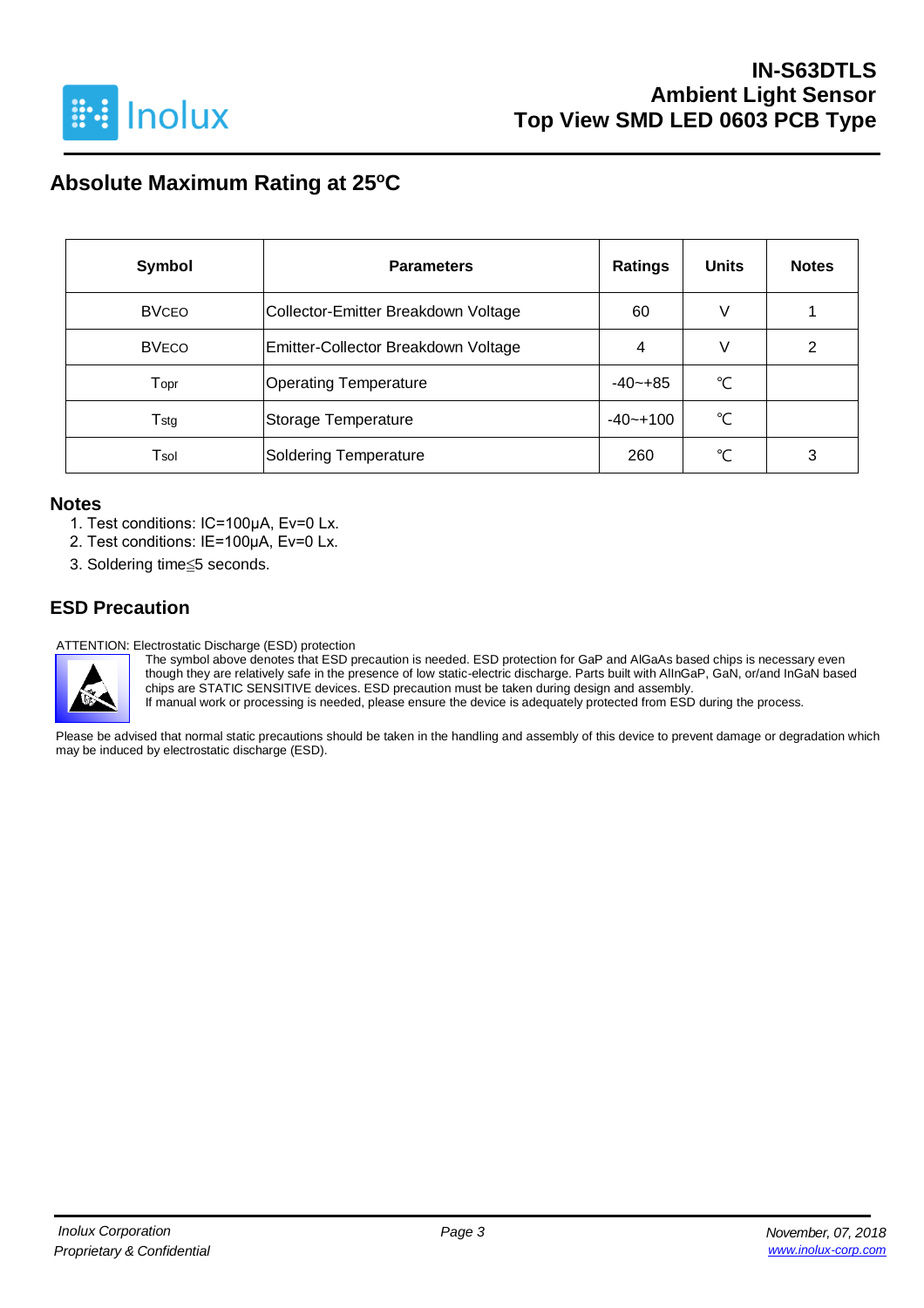

## **Electro-Optical Characteristics**

| <b>Symbol</b>    | <b>Parameters</b>                              | <b>Test</b><br>conditions                  | <b>Min</b>               | <b>Typ</b>               | <b>Max</b> | <b>Units</b> | <b>Notes</b>   |
|------------------|------------------------------------------------|--------------------------------------------|--------------------------|--------------------------|------------|--------------|----------------|
| λD               | Rang Of Spectral Bandwidth                     |                                            | 390                      | $\overline{\phantom{a}}$ | 700        | nm           |                |
| λP               | Wavelength Of Peak<br>Sensitivity              |                                            | $\overline{\phantom{0}}$ | 630                      |            | nm           |                |
| <b>BVCEO</b>     | Collector-Emitter Breakdown<br>Voltage         | $lc=100\mu A$<br>$Ev=0$ Lx                 | 60                       | ٠                        |            | $\vee$       |                |
| <b>BVECO</b>     | <b>Emitter-Collector Breakdown</b><br>Voltage  | $IE=100Ma$<br>$Ev=0$ Lx                    | 4                        |                          |            | $\vee$       |                |
| VCE(sat)         | <b>Collector-Emitter Saturation</b><br>Voltage | $lc = 2mA$<br>Ev=1000 Lx                   |                          |                          | 0.4        | $\vee$       |                |
| <b>ICEO</b>      | <b>Collector Dark Current</b>                  | $VCE=10V$<br>$Ev=0$ Lx                     |                          | $\blacksquare$           | 100        | nA           |                |
| IPH <sub>1</sub> | Light Current (1)                              | $VCE=5V$ ,<br>$Ev=100$ Lx                  | 5                        | 25                       | 50         | μA           | 1              |
| IPH <sub>2</sub> | Light Current (2)                              | $VCE=5V$ ,<br>Ev=1000 Lx                   | 50                       | 280                      | 500        | μA           | 1              |
| IPH <sub>3</sub> | Light Current (3)                              | $VCE=5V$ ,<br>Ev=1000 Lx                   | 150                      | 620                      | 980        | μA           | $\overline{2}$ |
| Vo               | <b>Saturation Output Voltage</b>               | $Vcc=5V,$<br>$Ev = 1000$ Lx,<br>$RL = 75K$ | 4.5                      | 4.6                      |            | $\vee$       |                |

#### **Notes**

1. White LED light (Color Temperature = 6500K) is used as light source.

2. Illuminance by CIE standard illuminant-A / 2856K, incandescent lamp.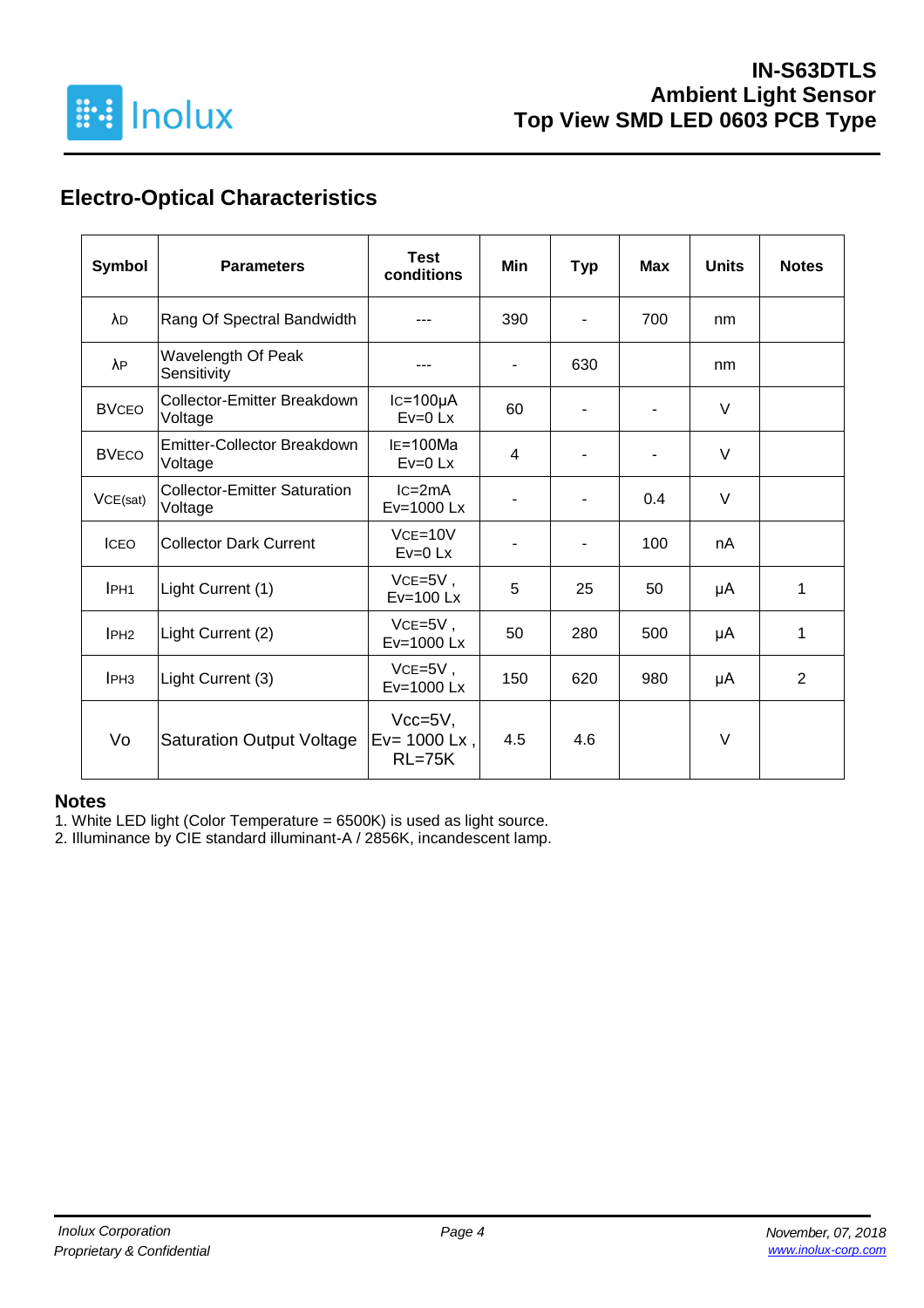

### **IN-S63DTLS Ambient Light Sensor Top View SMD LED 0603 PCB Type**

## **Typical Characteristic Curves**

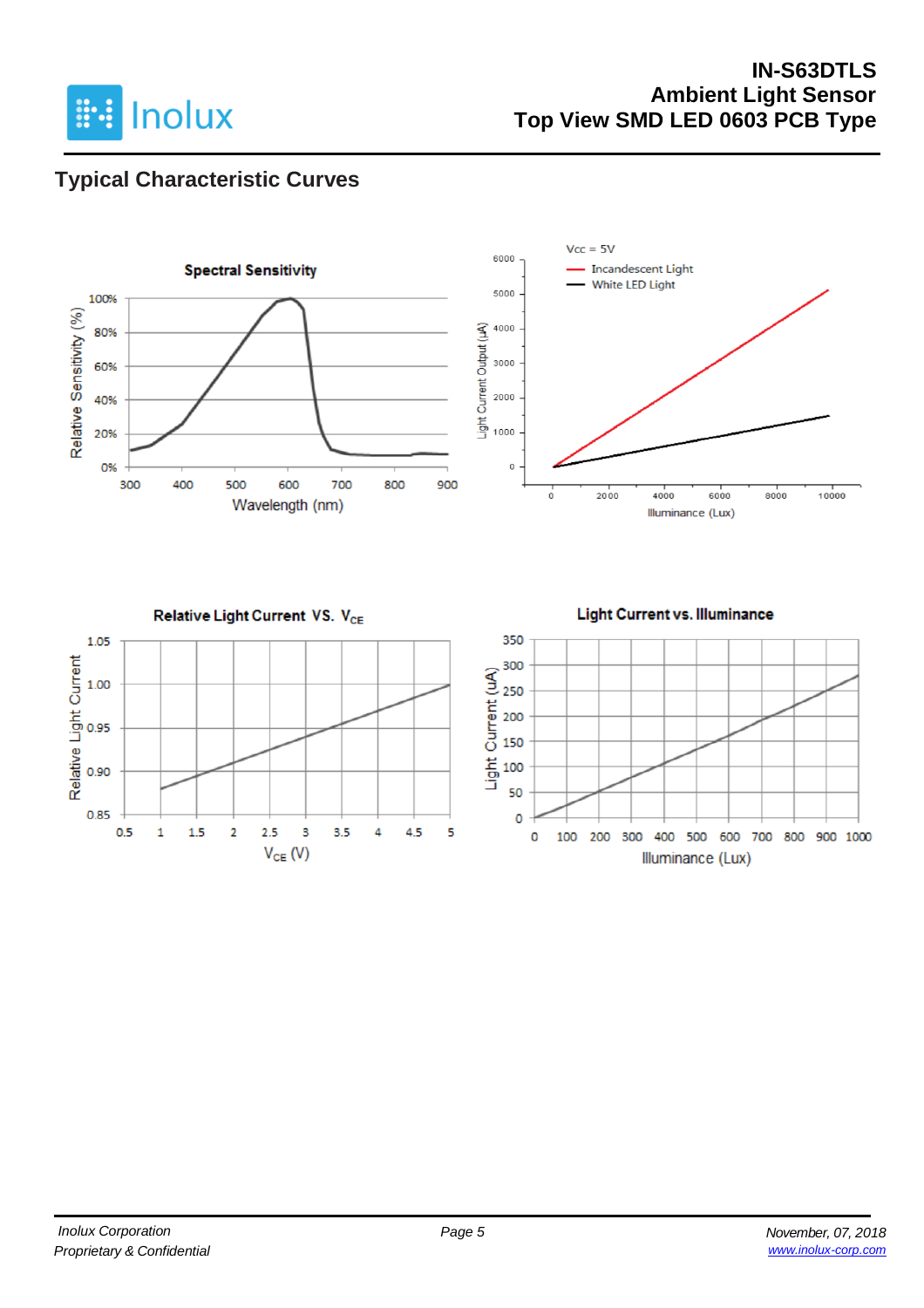

## **IN-S63DTLS Ambient Light Sensor Top View SMD LED 0603 PCB Type**

# **Ordering Information**

| Product    | Symbol           | <b>Parameters</b> | Test conditions           | Min | Typ | Max | Units | Orderable<br>Part Number |
|------------|------------------|-------------------|---------------------------|-----|-----|-----|-------|--------------------------|
| IN-S63DTLS | IPH <sub>1</sub> | Light Current (1) | $VCE=5V$ ,<br>$Ev=100$ Lx | 5   | 25  | 50  | μA    |                          |
|            | IPH <sub>2</sub> | Light Current (2) | $VCE = 5V$<br>Ev=1000 Lx  | 50  | 280 | 500 | μA    | IN-S63DTLS               |
|            | IPH <sub>3</sub> | Light Current (3) | $VCE = 5V$<br>Ev=1000 Lx  | 150 | 620 | 980 | μA    |                          |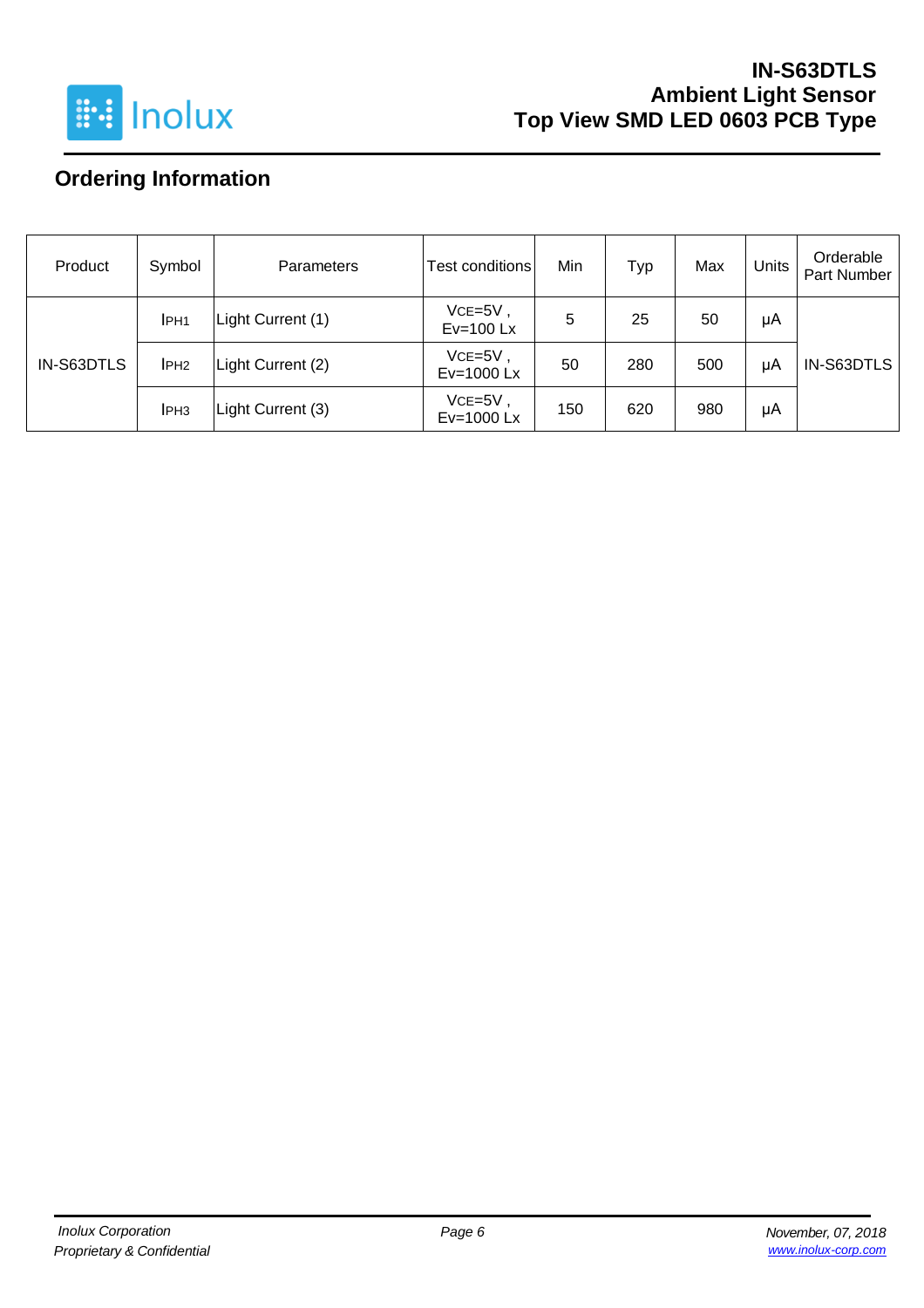

## **Label Specifications**



## **Inolux P/N:**

|               | $\mathsf{N}$ | $\overline{\phantom{a}}$ | S                 | 6 | $\overline{3}$ | D                 | T               |                                   | LS.                | $\overline{\phantom{0}}$ | ۰ | $\overline{\phantom{a}}$ |                         |  |
|---------------|--------------|--------------------------|-------------------|---|----------------|-------------------|-----------------|-----------------------------------|--------------------|--------------------------|---|--------------------------|-------------------------|--|
|               |              |                          | Material          |   | Package        | Variation         | Orientation     | Lens                              | Color              |                          |   |                          | Customized<br>Stamp-off |  |
| Inolux<br>SMD |              |                          | $S = PCB$<br>Type |   |                | 63D = 0603 0.88mm | $T = Top Mount$ | (Blank) = Clear<br>$U = Diffused$ | LS=Light<br>sensor |                          |   |                          |                         |  |

### **Lot No.:**

| -        | - |                     |  |       | 01   | 24     | 001 |
|----------|---|---------------------|--|-------|------|--------|-----|
| Internal |   | Year (2017, 2018, ) |  | Month | Date | Serial |     |
| Tracker  |   |                     |  |       |      |        |     |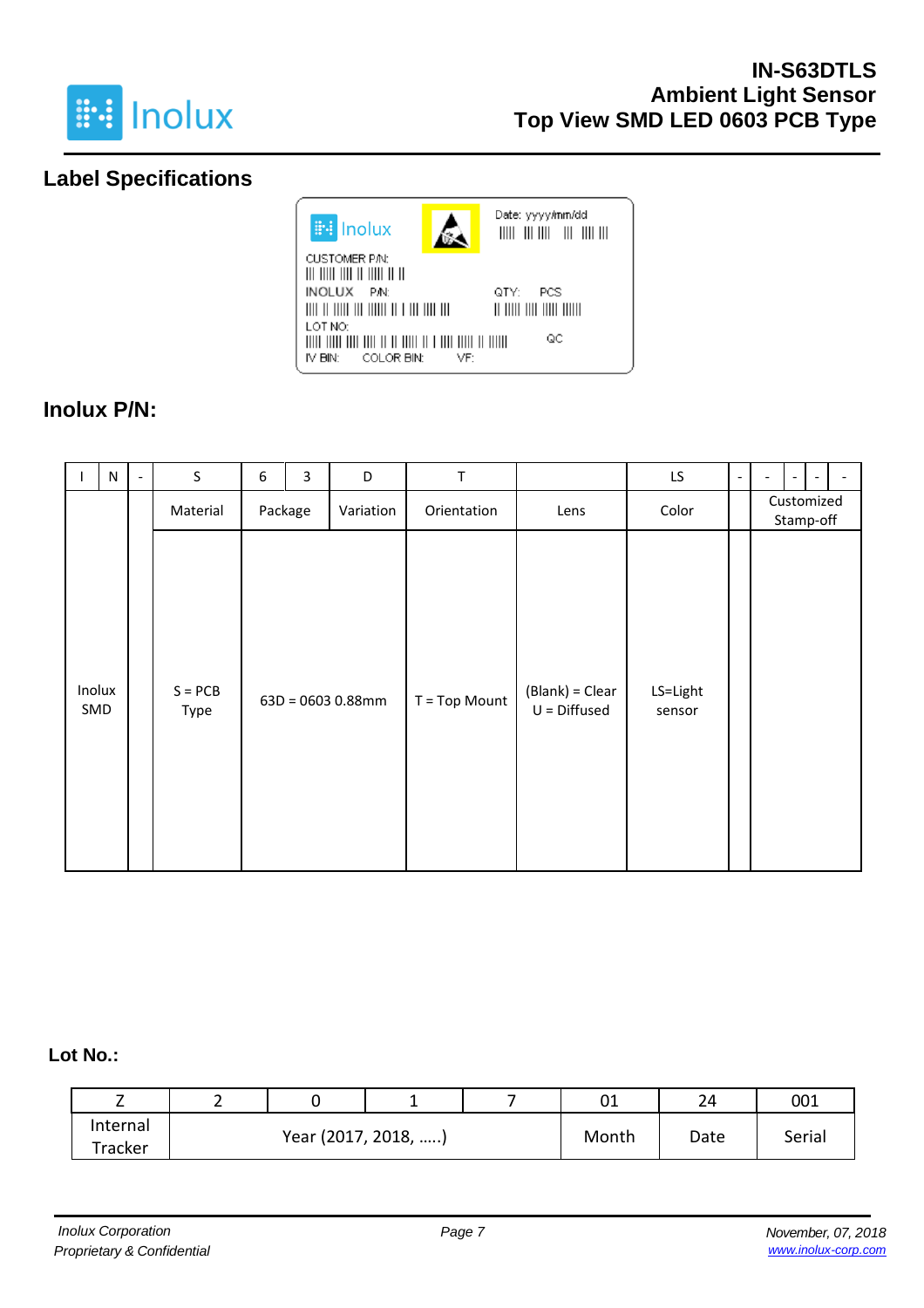

# **Packaging Information: 5000pcs Per Reel**

## Tape Dimension



| Dim. A          | Dim. B          | Dim. C       | Q'ty/Reel |
|-----------------|-----------------|--------------|-----------|
| $1.80 \pm 0.05$ | $0.94 \pm 0.05$ | $1.0 + 0.05$ | 4K        |
|                 |                 |              | Lleit eas |

Unit: mm

## Reel Dimension

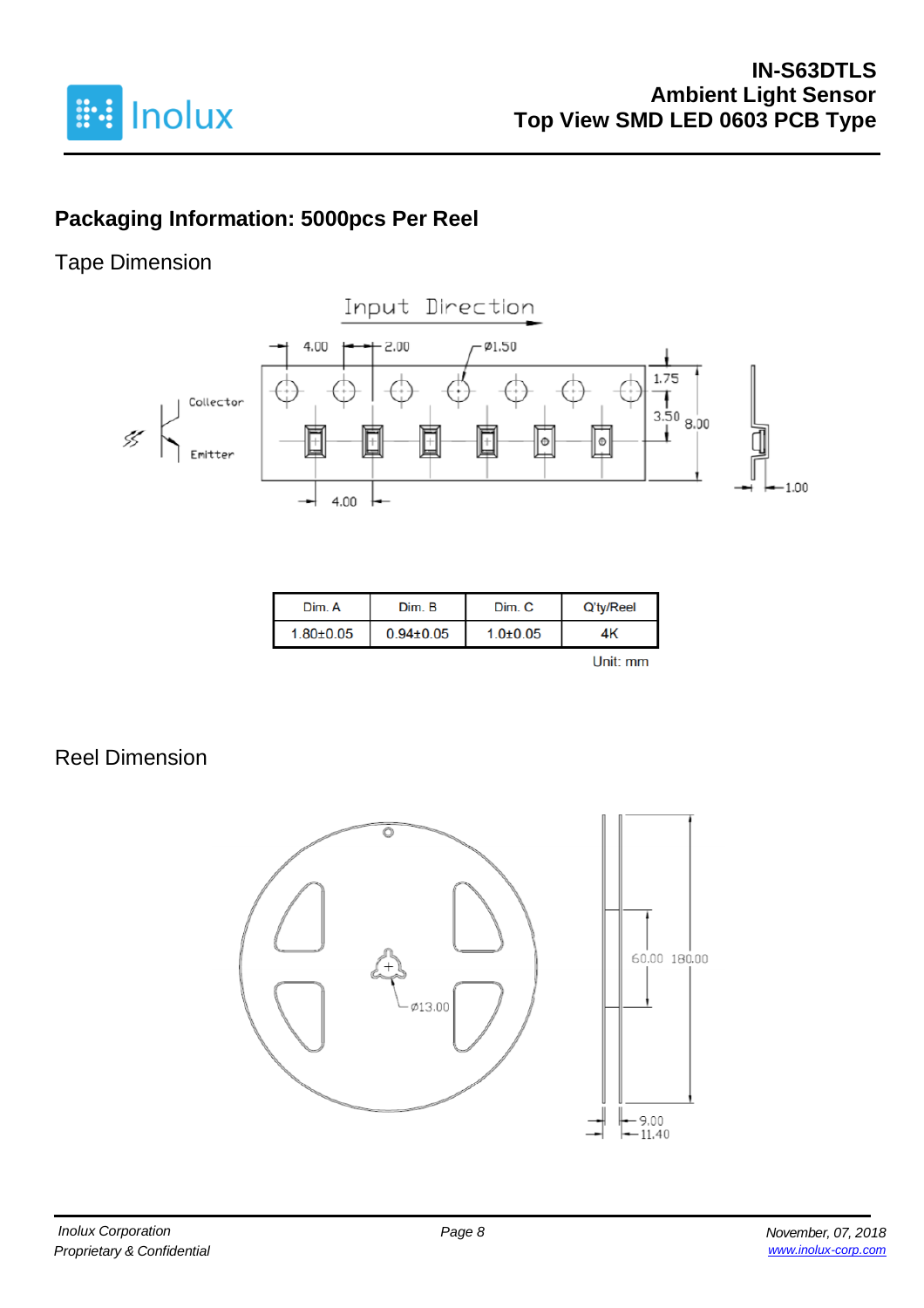

# Packing Dimension

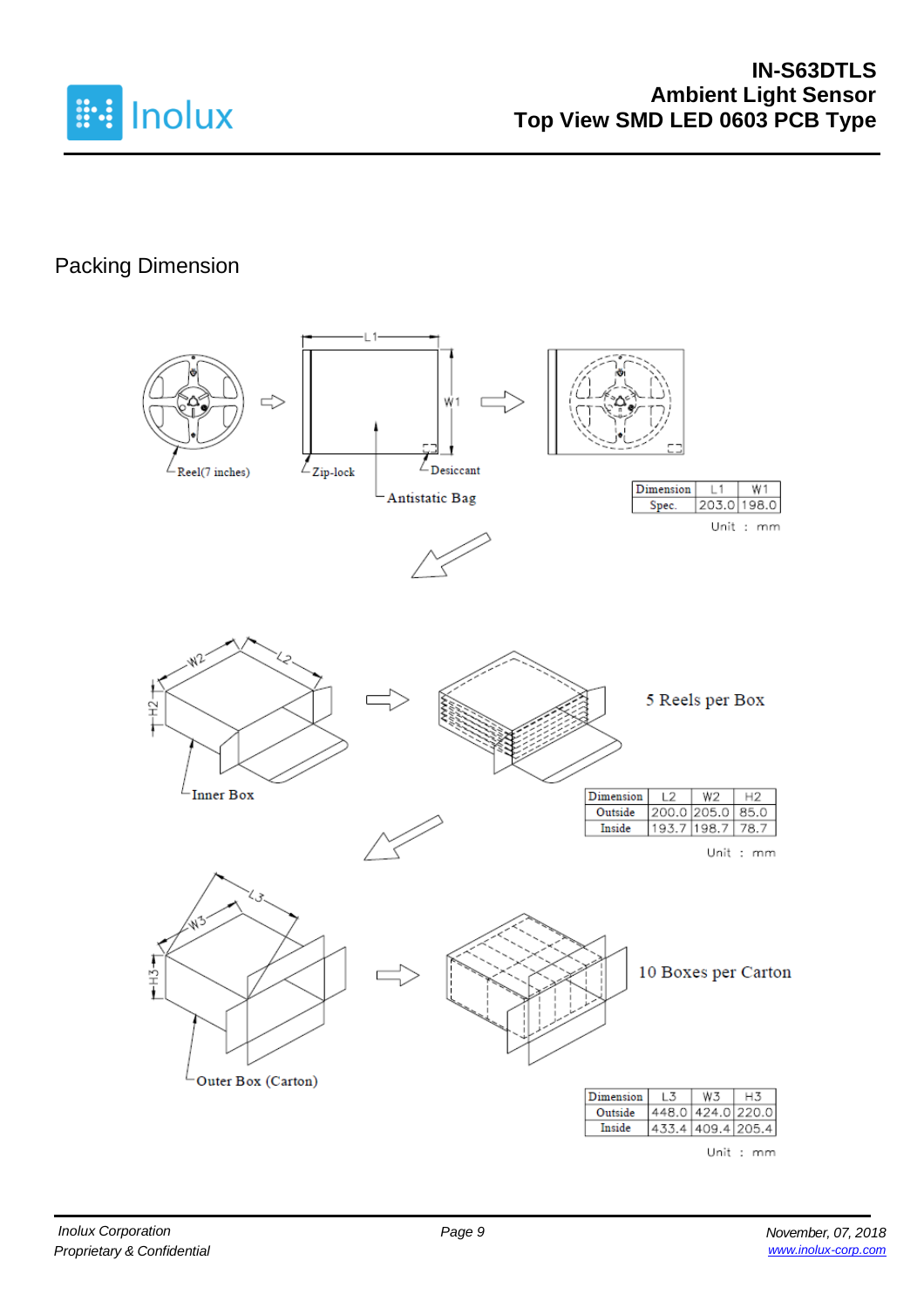

## **Dry Pack**

All SMD optical devices are **MOISTURE SENSITIVE**. Avoid exposure to moisture at all times during transportation or storage. Every reel is packaged in a moisture protected anti-static bag. Each bag is properly sealed prior to shipment.

Upon request, a humidity indicator will be included in the moisture protected anti-static bag prior to shipment.

The packaging sequence is as follows:



## **Reflow Soldering**

- Recommended tin glue specifications: melting temperature in the range of 178~192 <sup>o</sup>C
- The recommended reflow soldering profile is as follows (temperatures indicated are as measured on the surface of the LED resin):

Lead-free Solder Profile 10sec. Max. 260℃ Max. ← 4°C/sec. Max **TEMPERATURE** 60sec. Max. Above 220℃ Pre-heating 180~200℃ 120sec. Max. 4°C/sec. Max. **TIME** 

## **Precautions**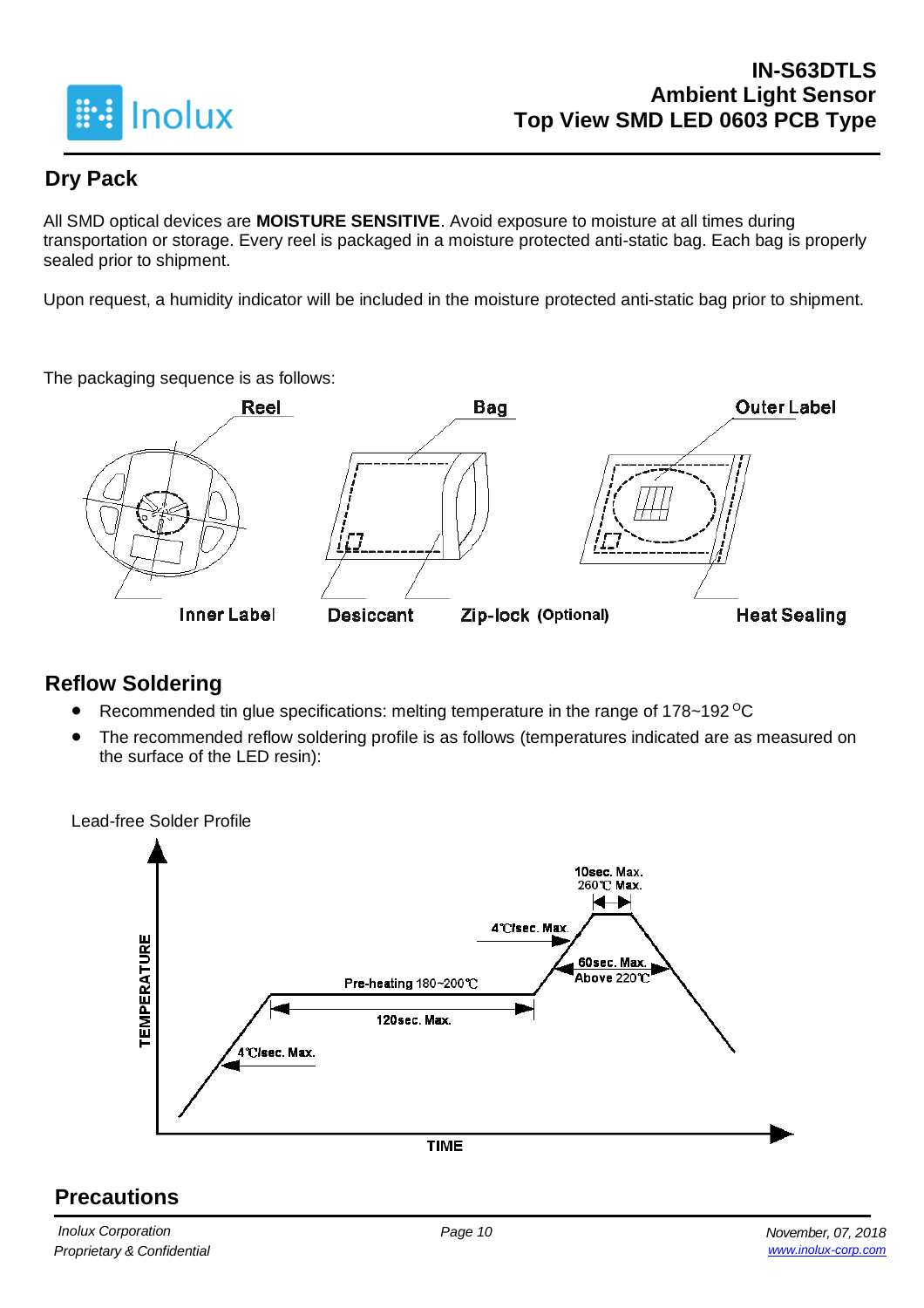

- Avoid exposure to moisture at all times during transportation or storage.
- Anti-Static precaution must be taken when handling GaN, InGaN, and AlInGaP products.
- It is suggested to connect the unit with a current limiting resistor of the proper size. Avoid applying a reverse voltage.
- Avoid operation beyond the limits as specified by the absolute maximum ratings.
- Avoid direct contact with the surface through which the LED emits light.
- If possible, assemble the unit in a clean room or dust-free environment.

### **Reworking**

- Rework should be completed within 5 seconds under  $260^{\circ}$ C.
- The iron tip must not come in contact with the copper foil.
- Twin-head type is preferred.

### **Cleaning**

Following are cleaning procedures after soldering:

- An alcohol-based solvent such as isopropyl alcohol (IPA) is recommended.
- Temperature x Time should be  $50^{\circ}$ C x 30sec. or <30 $^{\circ}$ C x 3min
- Ultra sonic cleaning: < 15W/ bath; bath volume ≤ 1liter
- Curing:  $100^{\circ}$ C max, <3min

### **Cautions of Pick and Place**

- Avoid stress on the resin at elevated temperature.
- Avoid rubbing or scraping the resin by any object.
- Electro-static may cause damage to the component. Please ensure that the equipment is properly grounded. Use of an ionizer fan is recommended.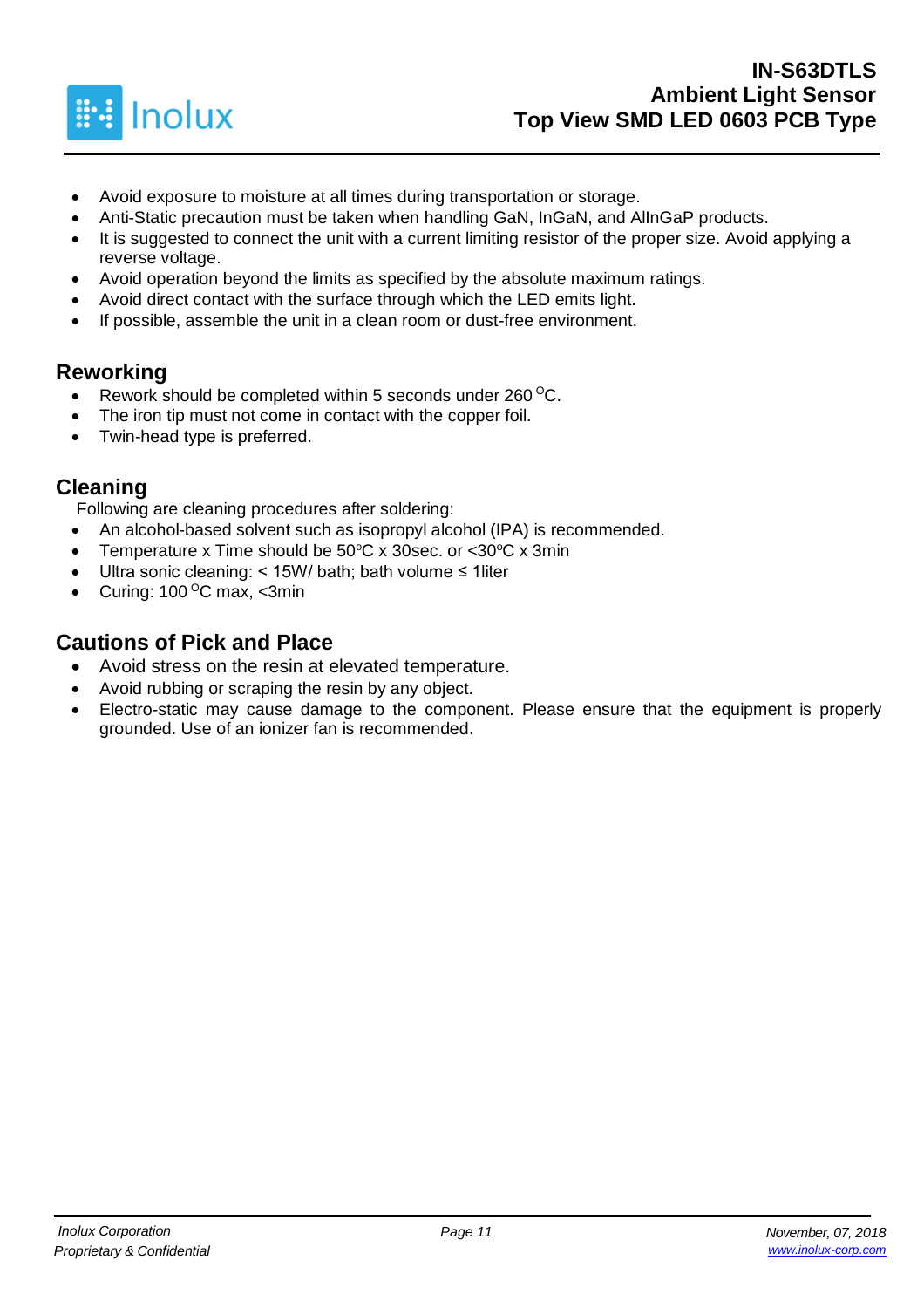

## **Reliability**

| Item                 | Frequency/ lots/ samples/<br>failures             | Standards<br>Reference | Conditions                                                                |  |  |  |
|----------------------|---------------------------------------------------|------------------------|---------------------------------------------------------------------------|--|--|--|
| Precondition         | For all reliability<br>monitoring tests according | J-STD-020              | 1.) Baking at 85°C for 24hrs<br>2.) Moisture storage at 85°C/60% R.H. for |  |  |  |
|                      | to JEDEC Level 2                                  |                        | 168hrs                                                                    |  |  |  |
|                      | 1Q/ 1/ 22/ 0                                      | JESD22-B102-B          | Accelerated aging 155°C/24hrs                                             |  |  |  |
| Solderability        |                                                   | And CNS-5068           | Tinning speed: 2.5+0.5cm/s                                                |  |  |  |
|                      |                                                   |                        | Tinning: A: 215°C/ 3+1s or B: 260°C/ 10+1s                                |  |  |  |
|                      |                                                   | <b>CNS-5067</b>        | Dipping soldering terminal only                                           |  |  |  |
| Resistance to        |                                                   |                        | Soldering bath temperature                                                |  |  |  |
| soldering heat       |                                                   |                        | A: 260+/-5°C; 10+/-1s                                                     |  |  |  |
|                      |                                                   |                        | B: 350+/-10°C; 3+/-0.5s                                                   |  |  |  |
|                      | 1Q/ 1/ 40/ 0                                      | CNS-11829              | 1.) Precondition: 85°C baking for 24hrs                                   |  |  |  |
| Operating life test  |                                                   |                        | 85°C/60%R.H. for 168hrs                                                   |  |  |  |
|                      |                                                   |                        | 2.) Tamb25°C; IF=20mA; duration 1000hrs                                   |  |  |  |
| High humidity,       | 1Q/ 1/ 45/ 0                                      | <b>JESD-A101-B</b>     | Tamb: 85°C                                                                |  |  |  |
| high temperature     |                                                   |                        | Humidity: 85% R.H., IF=5mA                                                |  |  |  |
| bias                 |                                                   |                        | Duration: 1000hrs                                                         |  |  |  |
|                      | 1Q/ 1/ 20                                         | IN specs.              | Tamb: 55°C                                                                |  |  |  |
| High temperature     |                                                   |                        | $IF = 20mA$                                                               |  |  |  |
| bias                 |                                                   |                        | Duration: 1000hrs                                                         |  |  |  |
|                      | 1Q/1/40/0                                         |                        | Tamb25°C, If=20mA,, Ip=100mA, Duty                                        |  |  |  |
| Pulse life test      |                                                   |                        | cycle=0.125 (tp=125 $\mu$ s, T=1sec)                                      |  |  |  |
|                      |                                                   |                        | Duration 500hrs)                                                          |  |  |  |
|                      | 1Q/ 1/ 76/ 0                                      | JESD-A104-A            | A cycle: -40 degree C 15min; +85 degree C                                 |  |  |  |
|                      |                                                   | IEC 68-2-14, Nb        | 15min                                                                     |  |  |  |
| Temperature          |                                                   |                        | Thermal steady within 5 min                                               |  |  |  |
| cycle                |                                                   |                        | 300 cycles                                                                |  |  |  |
|                      |                                                   |                        | 2 chamber/ Air-to-air type                                                |  |  |  |
| <b>High humidity</b> | 1Q/ 1/ 40/ 0                                      | <b>CNS-6117</b>        | 60+3°C                                                                    |  |  |  |
| storage test         |                                                   |                        | 90+5/-10% R.H. for 500hrs                                                 |  |  |  |
| High temperature     | 1Q/ 1/ 40/ 0                                      | <b>CNS-554</b>         | 100+10°C for 500hrs                                                       |  |  |  |
| storage test         |                                                   |                        |                                                                           |  |  |  |
| Low temperature      | 1Q/ 1/ 40/ 0                                      | CNS-6118               | -40+5°C for 500hrs                                                        |  |  |  |
| storage test         |                                                   |                        |                                                                           |  |  |  |